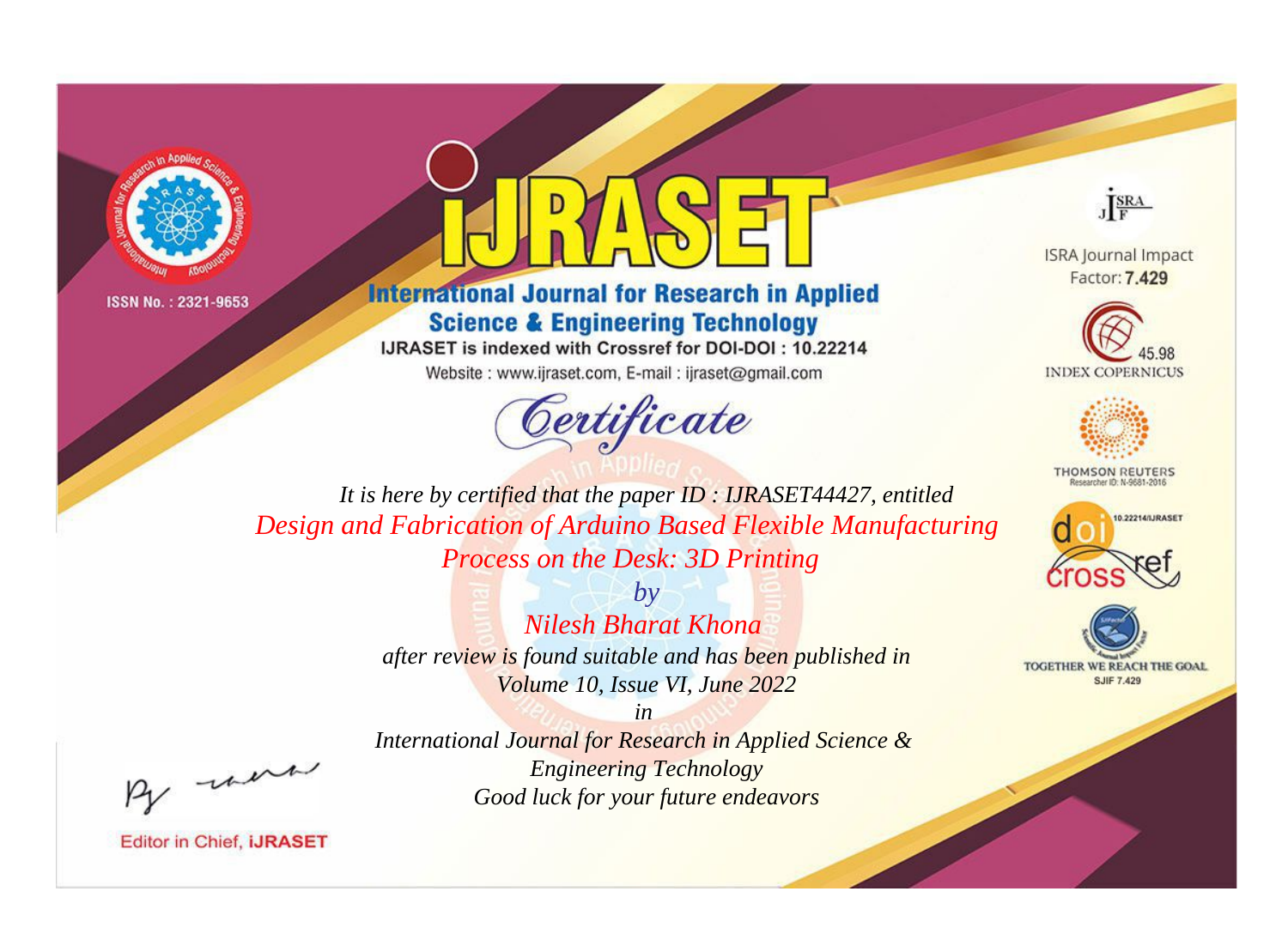



**International Journal for Research in Applied Science & Engineering Technology** 

IJRASET is indexed with Crossref for DOI-DOI: 10.22214

Website: www.ijraset.com, E-mail: ijraset@gmail.com





**ISRA Journal Impact** Factor: 7.429





**THOMSON REUTERS** 



TOGETHER WE REACH THE GOAL **SJIF 7.429** 

*It is here by certified that the paper ID : IJRASET44427, entitled Design and Fabrication of Arduino Based Flexible Manufacturing Process on the Desk: 3D Printing*

> *by Bhavesh Umakant Chaudhari after review is found suitable and has been published in Volume 10, Issue VI, June 2022*

, un

*International Journal for Research in Applied Science & Engineering Technology Good luck for your future endeavors*

*in*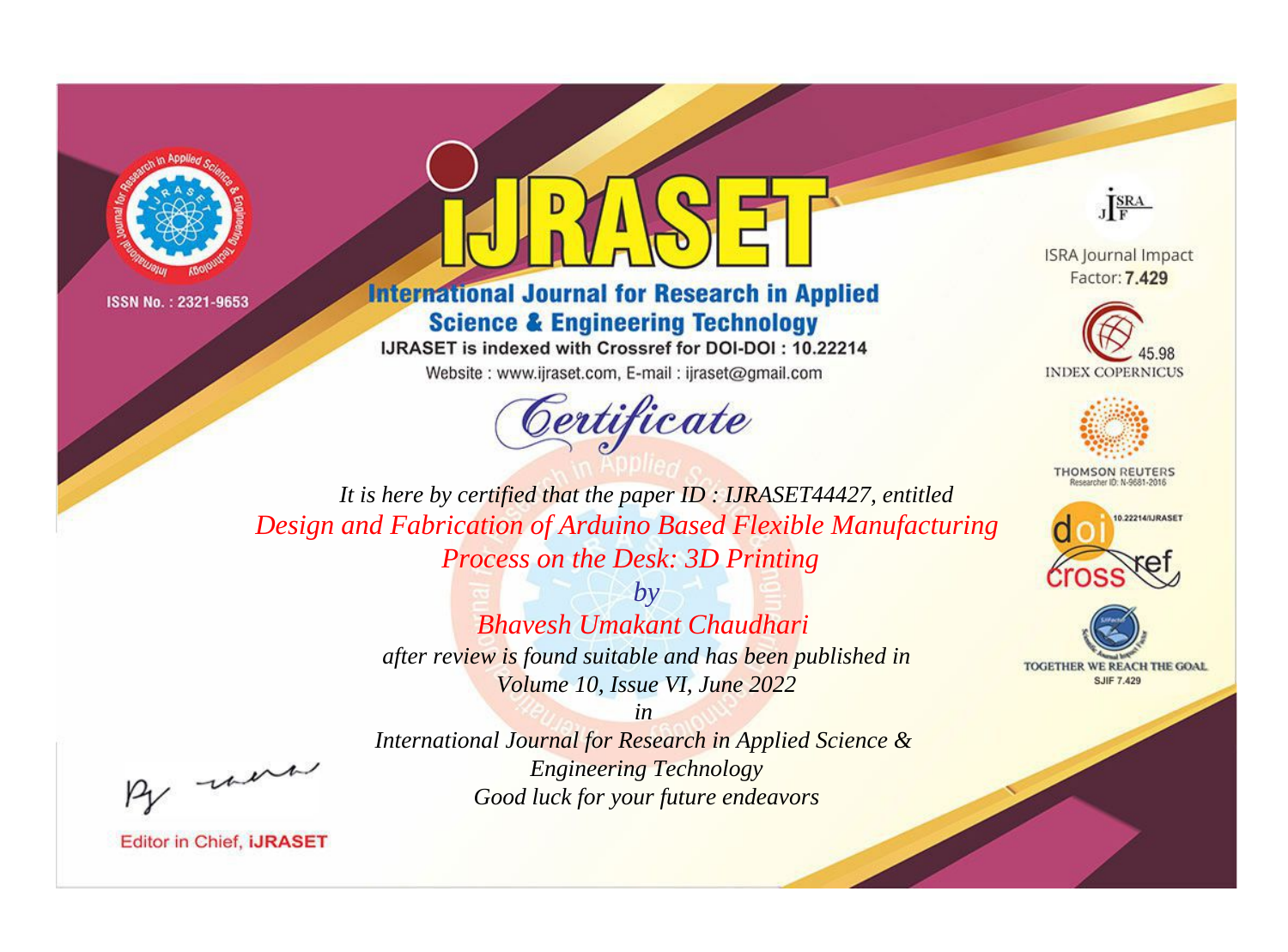



**International Journal for Research in Applied Science & Engineering Technology** 

IJRASET is indexed with Crossref for DOI-DOI: 10.22214

Website: www.ijraset.com, E-mail: ijraset@gmail.com





**ISRA Journal Impact** Factor: 7.429





**THOMSON REUTERS** 



TOGETHER WE REACH THE GOAL **SJIF 7.429** 

*It is here by certified that the paper ID : IJRASET44427, entitled Design and Fabrication of Arduino Based Flexible Manufacturing Process on the Desk: 3D Printing*

> *by Pratik Bhausaheb Ambekar after review is found suitable and has been published in Volume 10, Issue VI, June 2022*

> *in International Journal for Research in Applied Science & Engineering Technology Good luck for your future endeavors*

, un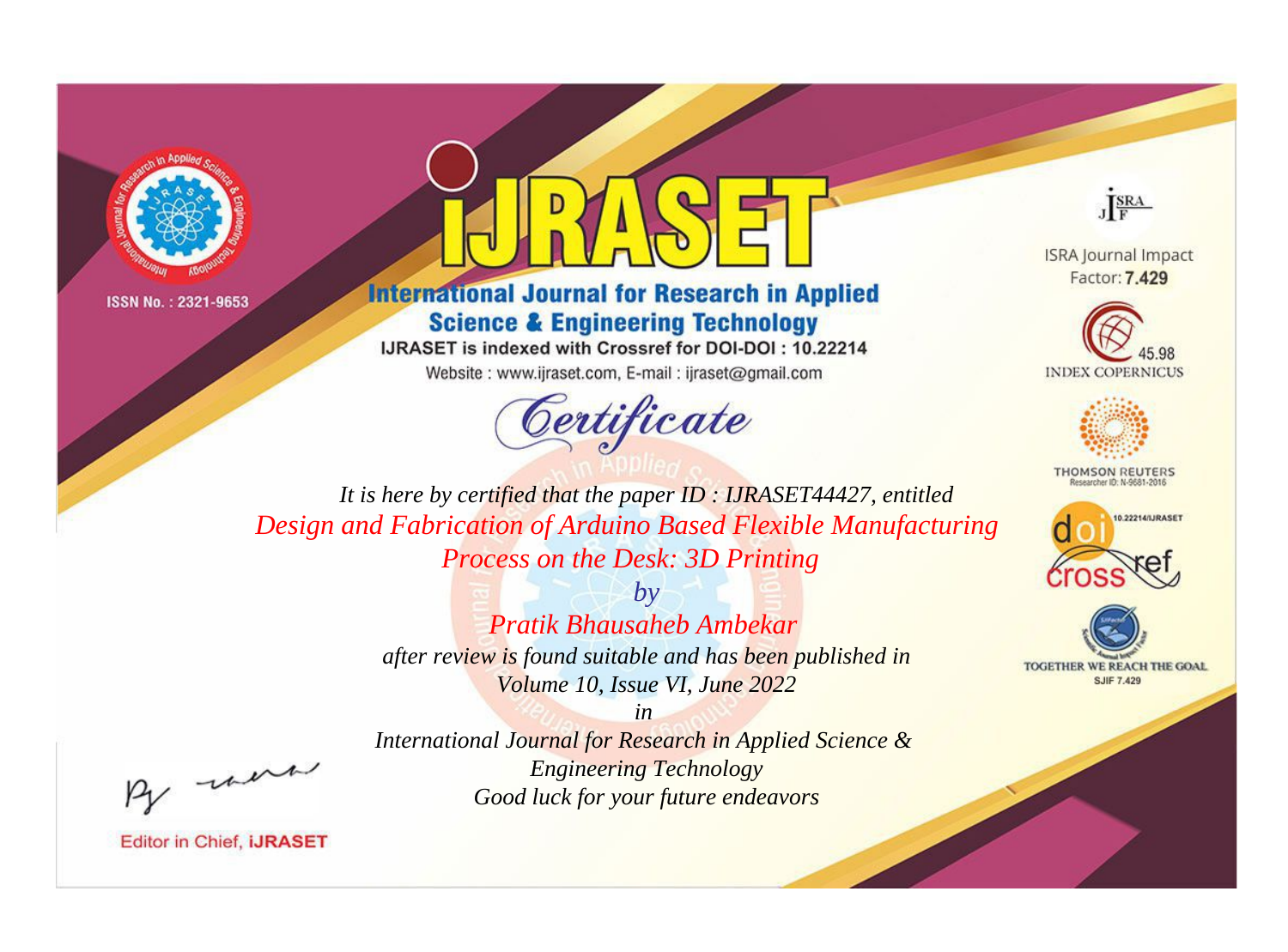



**International Journal for Research in Applied Science & Engineering Technology** 

IJRASET is indexed with Crossref for DOI-DOI: 10.22214

Website: www.ijraset.com, E-mail: ijraset@gmail.com





**ISRA Journal Impact** Factor: 7.429





**THOMSON REUTERS** 



TOGETHER WE REACH THE GOAL **SJIF 7.429** 

*It is here by certified that the paper ID : IJRASET44427, entitled Design and Fabrication of Arduino Based Flexible Manufacturing Process on the Desk: 3D Printing*

> *by Dr. Anand S. Relkar after review is found suitable and has been published in Volume 10, Issue VI, June 2022*

> > *in*

*International Journal for Research in Applied Science & Engineering Technology Good luck for your future endeavors*

, un